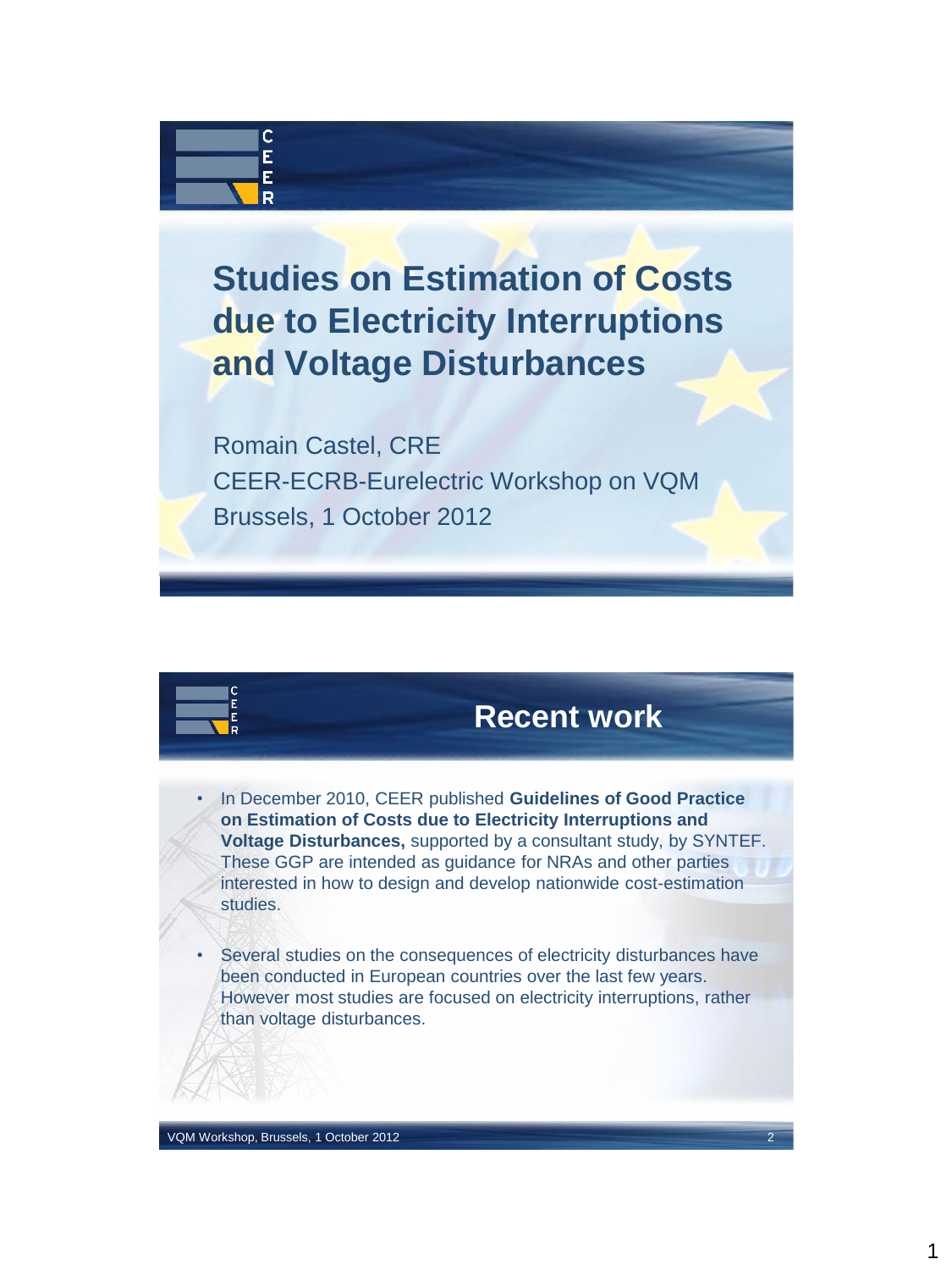

VQM Workshop, Brussels, 1 October 2012



- In addition, as regards costs due to voltage disturbances, the CEER recommendations cover a few additional aspects, specifically for case-based VQ studies:
	- **Deployment of measurement instruments,**
	- $\triangleright$  Logging of events,
	- Analysis of log forms and measurement data.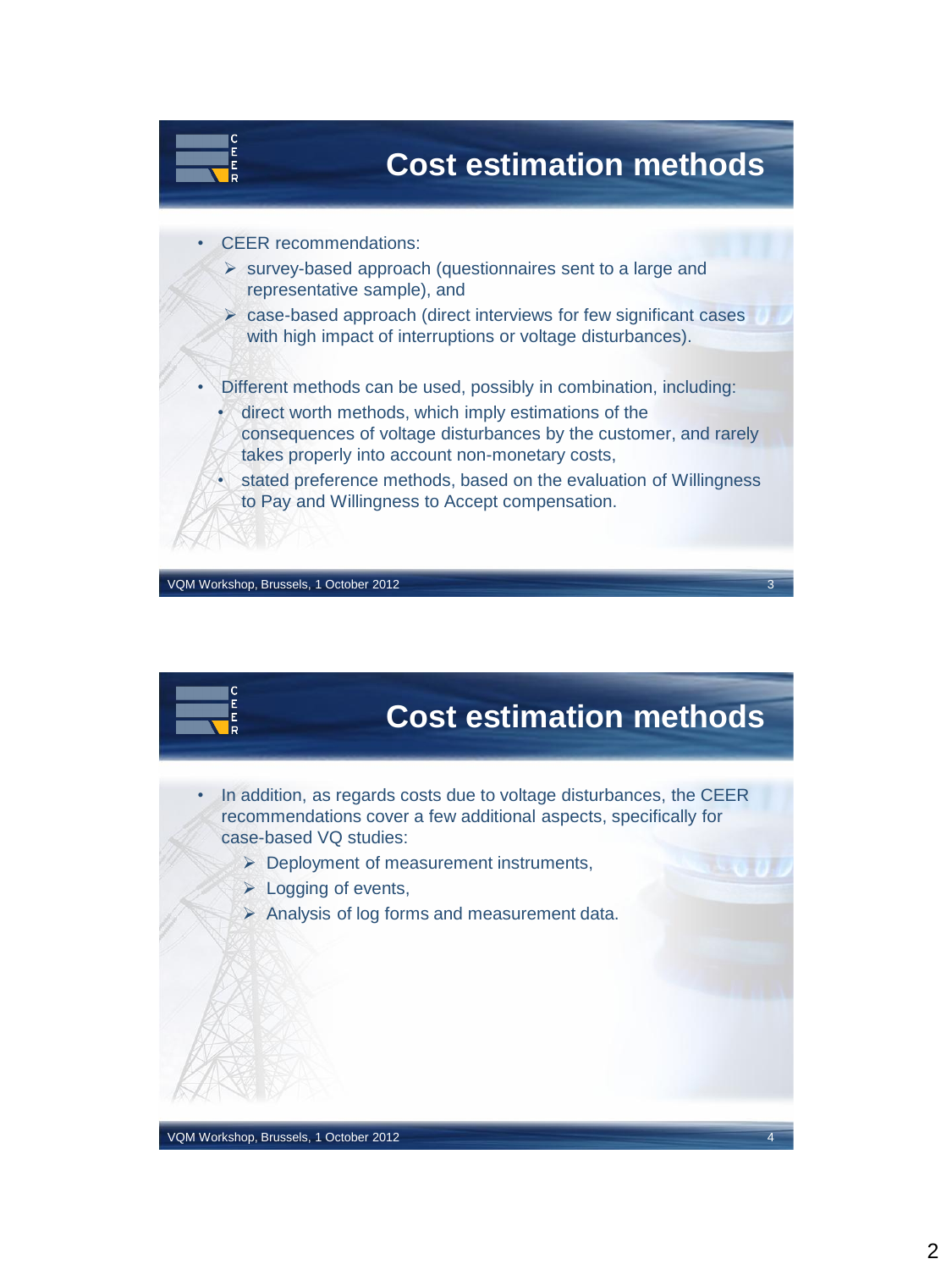

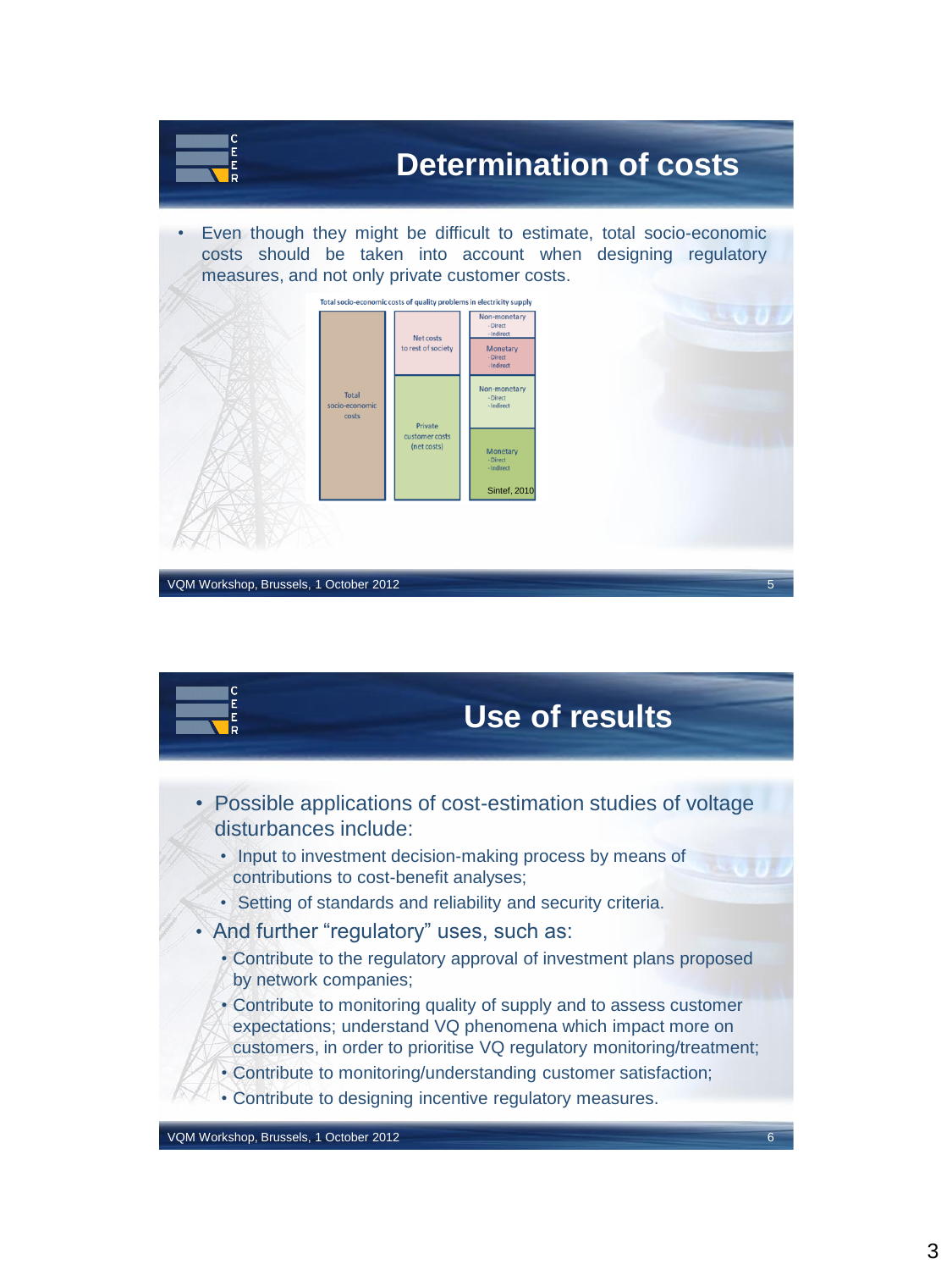